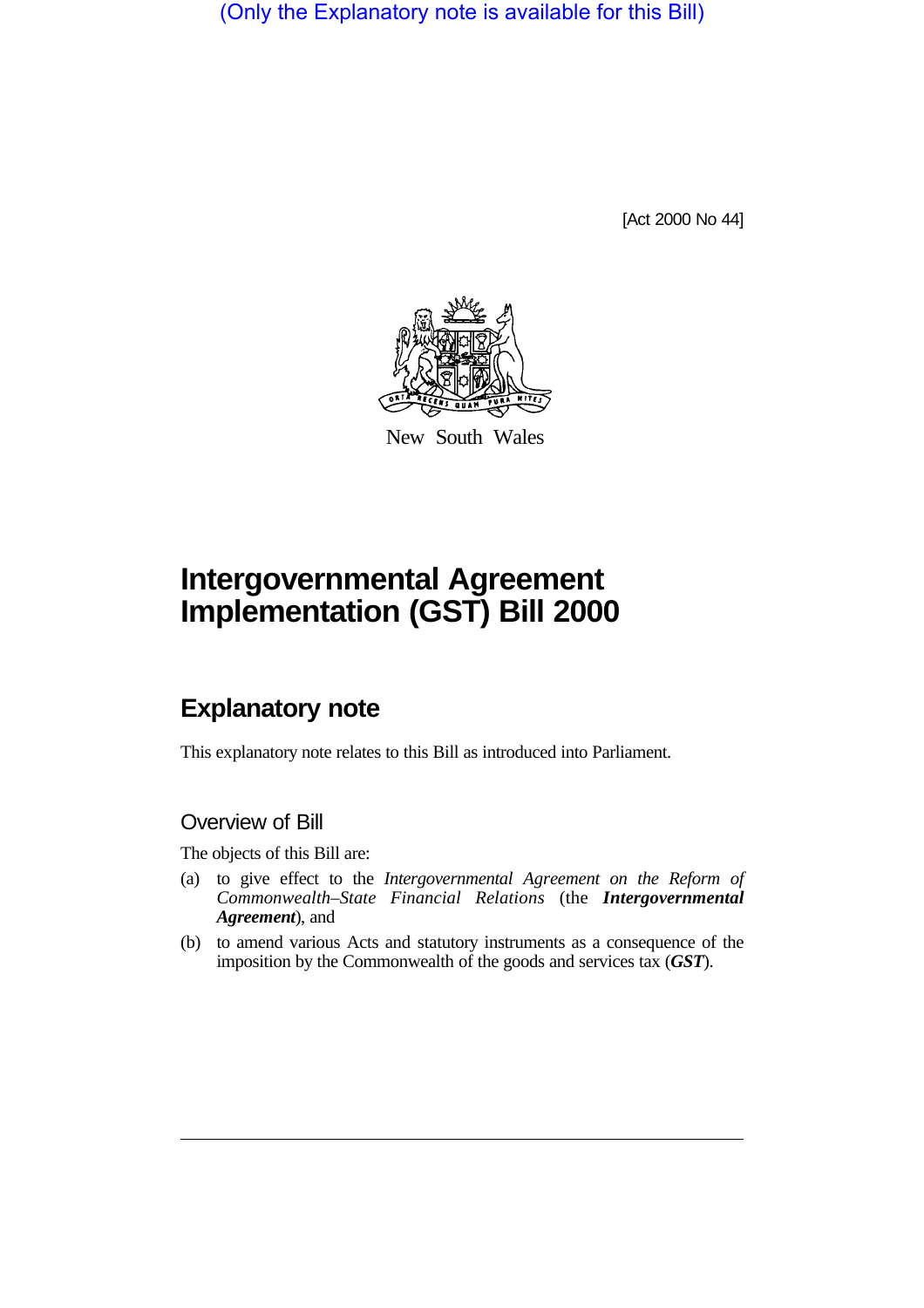Explanatory note

#### Outline of provisions

**Clause 1** sets out the name (also called the short title) of the proposed Act.

**Clause 2** provides for the commencement of the proposed Act on the date of assent, except as provided by the clause.

**Clause 3** contains definitions for the purposes of the proposed Act.

**Clause 4** provides for the attachment of the Intergovernmental Agreement as a Schedule to the proposed Act, as required by that Agreement. The Agreement comprises Schedule 1 to the proposed Act.

**Clause 5** provides for the payment of GST equivalents to the Commonwealth Commissioner of Taxation by State entities that are not otherwise required to pay GST.

**Clause 6** enables, as an interim transitional measure, the increase of fees and charges that are regulated by legislation by an amount that does not exceed the amount of GST payable on the supply to which the fee or charge relates and that complies with the ACCC price exploitation guidelines. The clause ceases to have effect on 1 July 2001.

**Clause 7** relates to fees and charges, and penalties, that are regulated by legislation and that are varied by reference to the CPI. It enables the Treasurer, as an interim transitional measure, to give a direction reducing the CPI as a consequence of the impact of the GST and requiring the fee or charge to be increased in accordance with the CPI as so reduced. The clause ceases to have effect on 1 July 2003.

**Clause 8** is a formal provision giving effect to the amendments, set out in Schedules 2–12, to the following Acts and instruments:

> *Duties Act 1997 Funeral Funds Act 1979 Liquor Act 1982 Pay-roll Tax Act 1971 Petroleum Products Subsidy Act 1997 Public Lotteries Act 1996 Registered Clubs Act 1976 Retail Leases Act 1994 Sporting Injuries Insurance Act 1978*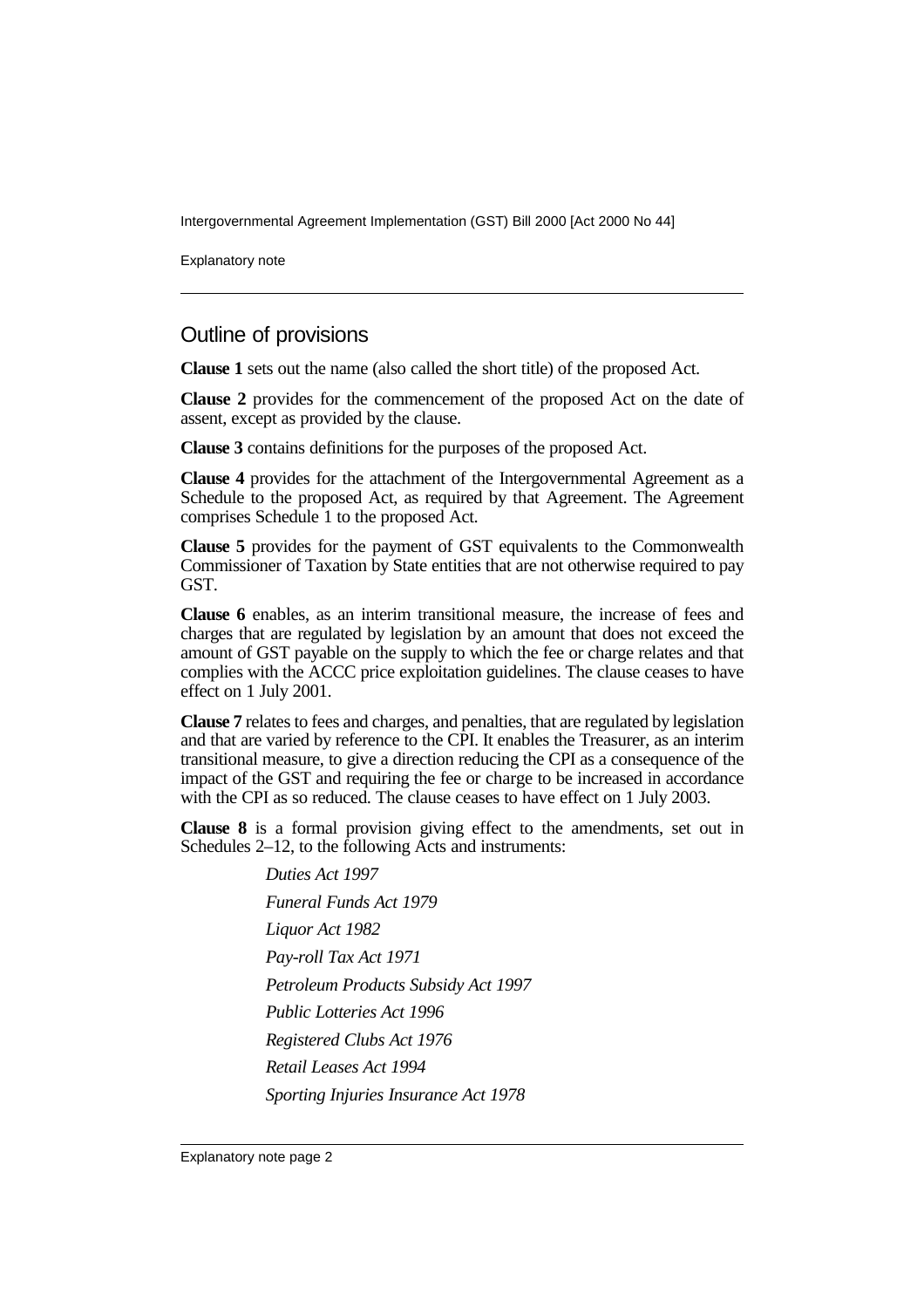Explanatory note

*Stamp Duties Act 1920 Totalizator Act 1997 Workers Compensation Act 1987 Workers Compensation (General) Regulation 1995 Workers' Compensation (Dust Diseases) Act 1942 Workplace Injury Management and Workers Compensation Act 1998*

## **Schedule 1 Intergovernmental Agreement on the Reform of Commonwealth–State Financial Relations**

Clause 4 of the Intergovernmental Agreement requires the State of New South Wales to attach the Agreement as a schedule to relevant legislation. Accordingly, the Agreement comprises Schedule 1 to the proposed Act.

#### **Schedule 2 Amendment of Duties Act 1997 No 123**

**Part 1** of Schedule 2 abolishes duty on transactions involving marketable securities that are quoted on the Australian Stock Exchange or a recognised stock exchange, with effect from 1 July 2001.

At present, under the *Duties Act 1997* dutiable property includes certain shares, units in a unit trust scheme and certain defined interests in shares and units.

The amendments provide that, despite those provisions, the following marketable securities are not dutiable property:

- (a) shares, or units in a unit trust scheme, that are quoted on the Australian Stock Exchange or a recognised stock exchange,
- (b) an interest in shares or units referred to in paragraph (a), whether or not the interest is quoted on the Australian Stock Exchange or a recognised stock exchange.

As quoted marketable securities, and interests in them, will no longer be considered dutiable property, a transaction involving marketable securities will no longer be a dutiable transaction (see Schedule 2 [5]).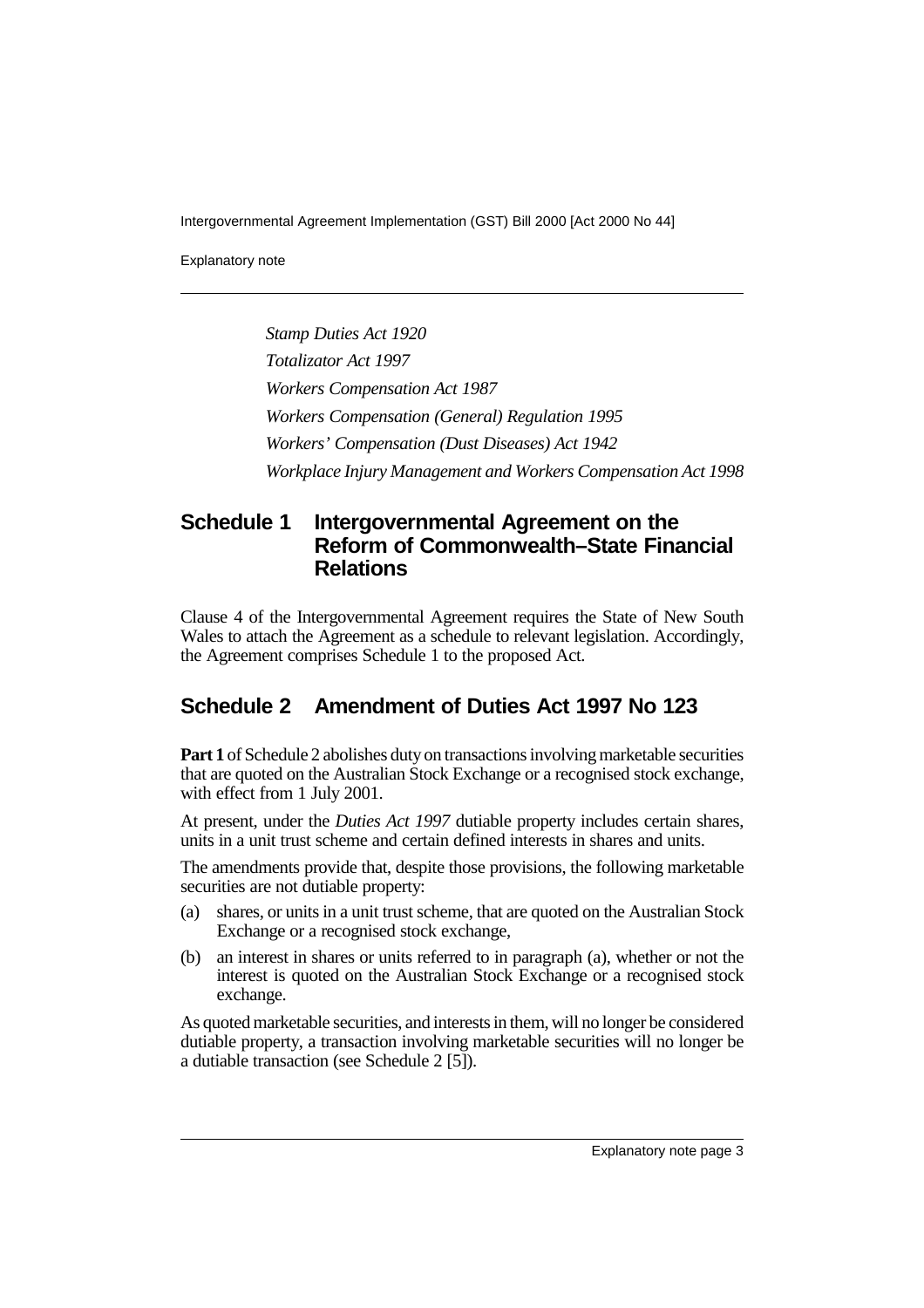Explanatory note

The definition of recognised stock exchange is also replaced by the Bill (see Schedule 2 [35]). The amendments provide that a recognised stock exchange means:

- (a) a stock exchange that is a member of the Fédération Internationale des Bourses de Valeurs, or
- (b) the Stock Exchange of Newcastle, or
- (c) a stock exchange that is declared to be a recognised stock exchange by an order of the Minister, published in the Gazette, that is in force.

Other amendments in Part 1 of Schedule 2 are of a consequential or transitional nature.

**Part 2** of Schedule 2 contains other GST-related amendments to the *Duties Act 1997*.

In relation to a hire of goods, the *Duties Act 1997* provides that duty is applied to the amount of the hiring charges. The Bill amends that Act to provide that a hiring charge is not to include any GST payable on the supply to which the hire of goods relates so as to avoid double taxation (see Schedule 2 [36]).

In relation to motor vehicle registration, the *Duties Act 1997* provides that duty is payable on the dutiable value of the motor vehicle at the time the vehicle is registered. The Bill amends that Act to provide that the dutiable value does not include GST if the supply of the vehicle is GST-free under the Commonwealth GST legislation because the vehicle is for use by a disabled person.

## **Schedule 3 Amendment of Funeral Funds Act 1979 No 106**

The *Funeral Funds Act 1979* is amended to enable funeral funds to remit GST in respect of pre-paid funerals purchased after 1 December 1999 and that are performed on or after 1 July 2000.

The Act is also generally amended to facilitate the payment of GST.

## **Schedule 4 Amendment of Liquor Act 1982 No 147**

The Intergovernmental Agreement states in clause 5 (viii) that "The States and Territories will adjust their gambling tax arrangements to take account of the impact of the GST on gambling operators."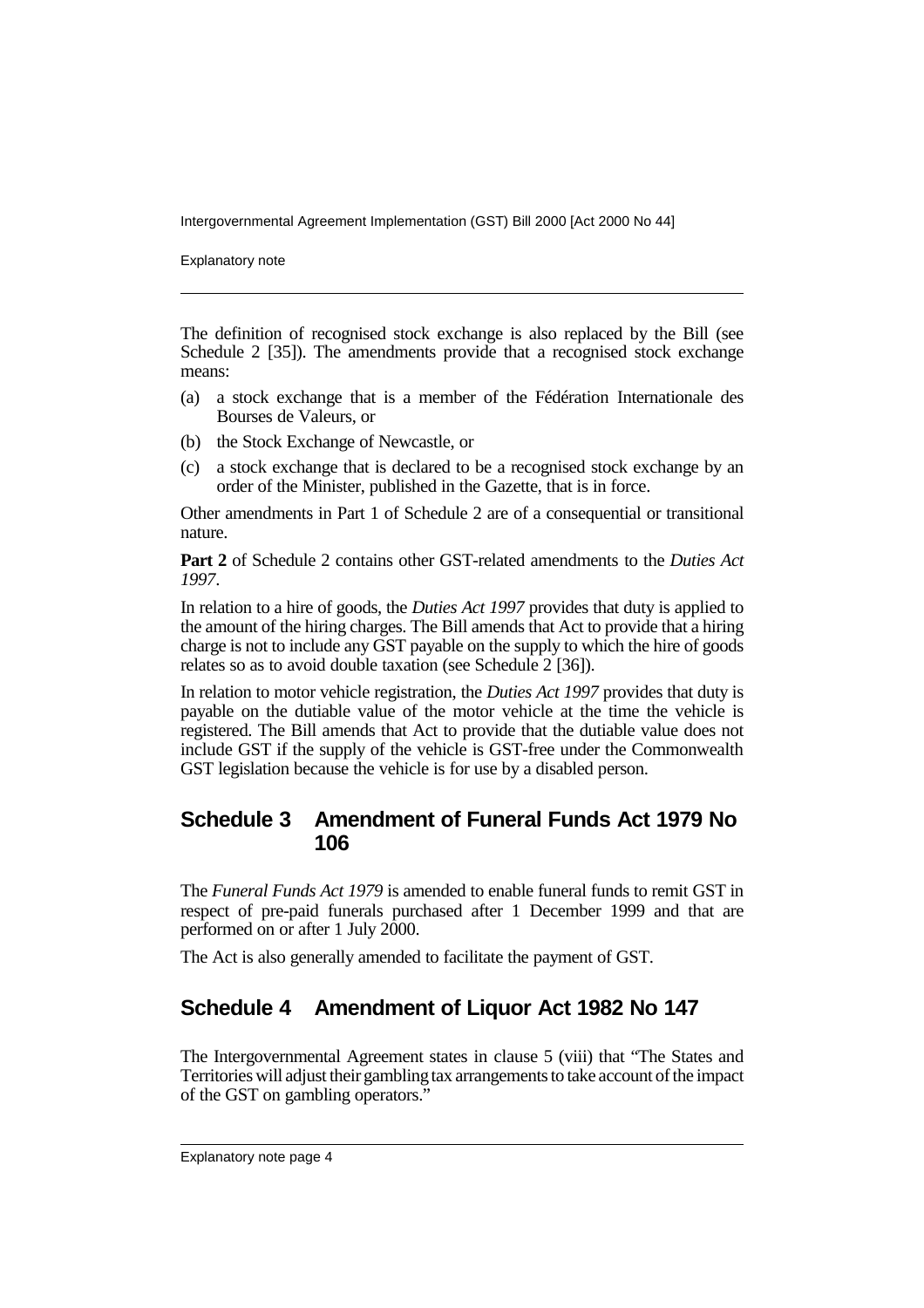Explanatory note

Schedule 4 amends the *Liquor Act 1982* to reduce from 1 July 2000, by the equivalent amount of GST, the annual marginal tax rates for hotel gaming machine operations as follows:

| Profit $(\$)$          | <b>Current marginal rates</b><br>$(\%)$ | <b>Proposed marginal rates</b><br>(%) |
|------------------------|-----------------------------------------|---------------------------------------|
| Up to $25,000$         | 15.0                                    | 5.91                                  |
| 25,001-400,000         | 25.0                                    | 15.91                                 |
| $400,001-1$ million    | 35.0                                    | 25.91                                 |
| In excess of 1 million | 40.0                                    | 30.91                                 |

## **Schedule 5 Amendment of Pay-roll Tax Act 1971 No 22**

Schedule 5 amends the *Pay-roll Tax Act 1971* to provide that, if GST is payable on a contract the consideration for which includes amounts that are wages (or are taken to be wages) for pay-roll tax purposes, the amount representing GST is to be excluded from the pay-roll tax base.

## **Schedule 6 Amendment of Petroleum Products Subsidy Act 1997 No 112**

**Part 1** of Schedule 6 amends the *Petroleum Products Subsidy Act 1997* to remove the requirement to provide subsidies on the sale of diesel fuel for off-road use, including marine purposes, from 1 July 2000.

**Part 2** of Schedule 6 provides for the repeal of the Part of the Act (Part 4—Sales of diesel fuel for off-road use) that provides for off-road subsidies on the fifth anniversary of the date of assent to the Act, namely 9 December 2002.

## **Schedule 7 Amendment of Public Lotteries Act 1996 No 86**

Currently under the *Public Lotteries Act 1996*, general duty and licence duty are paid as a percentage of the subscriptions to public lotteries. The Act is amended to provide that "player loss" may be used as an alternative basis for payment of duty.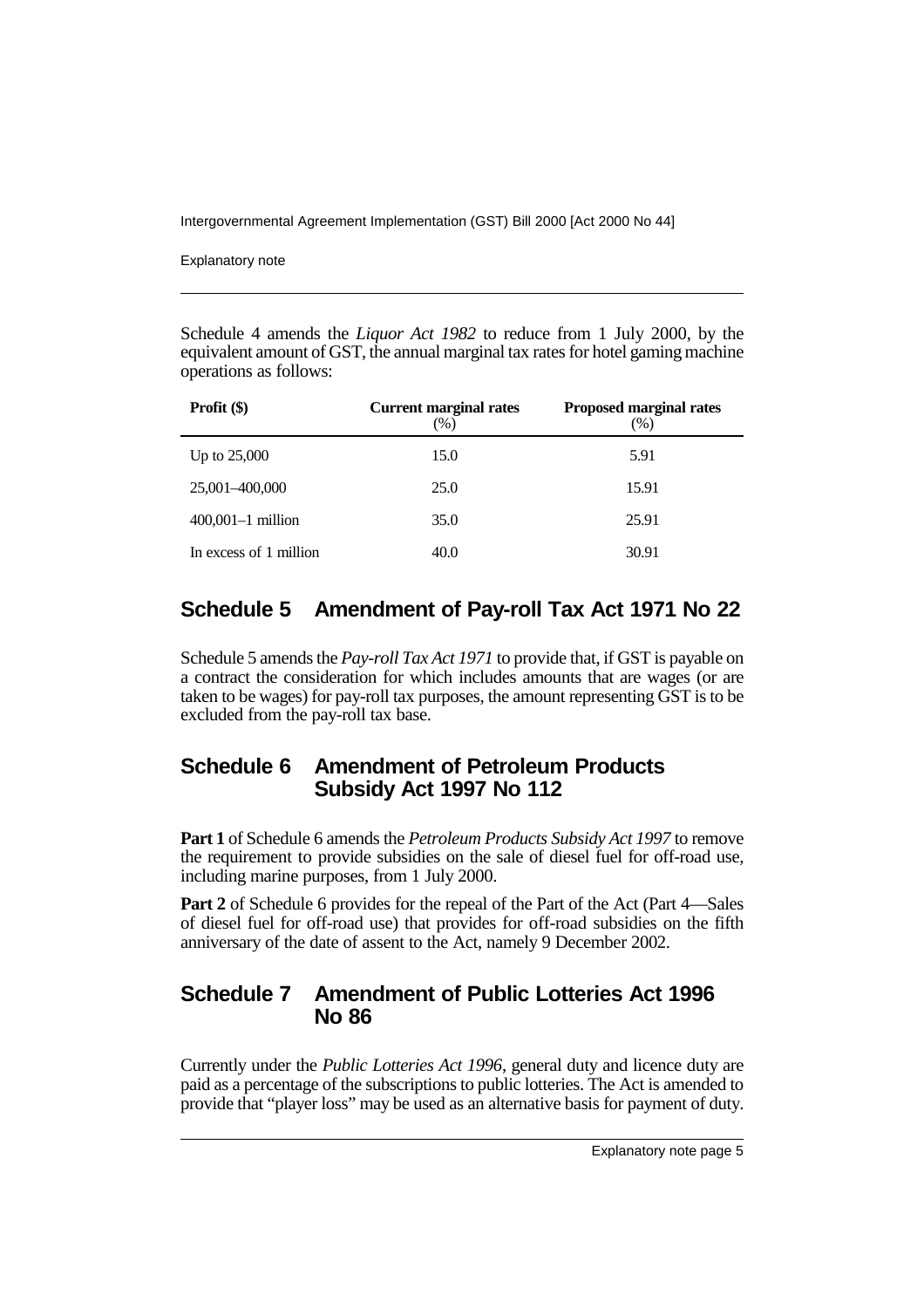Explanatory note

Player loss is defined to be the difference between the subscriptions and the outgoings for the public lottery.

#### **Schedule 8 Amendment of Registered Clubs Act 1976 No 31**

In accordance with the Intergovernmental Agreement, Schedule 8 amends the *Registered Clubs Act 1976* to reduce from 1 July 2000, by the equivalent amount of GST, the annual marginal tax rates for club gaming machine operations as follows:

| Profit $(\$)$          | <b>Current marginal rates</b><br>(%) | <b>Proposed marginal rates</b><br>$(\%)$ |
|------------------------|--------------------------------------|------------------------------------------|
| Up to $100,000$        | 0.00                                 | 0.00                                     |
| 100,001-200,000        | 1.00                                 | 0.00                                     |
| $200,001-1$ million    | 20.00                                | 10.91                                    |
| In excess of 1 million | 26.25                                | 17.16                                    |

## **Schedule 9 Amendment of Retail Leases Act 1994 No 46**

Schedule 9 amends the *Retail Leases Act 1994*:

- to provide that a lessor's outgoings may include GST payable in respect of a lease
- to provide that "turnover" in respect of a retail shop lease does not include the amount paid or payable by the lessee as GST
- to validate certain agreements that were made by lessors before the commencement of the amendments in so far as they provide for the payment by or recovery from the lessee of any GST payable in respect of the lease and in so far as they comply with the ACCC price exploitation guidelines.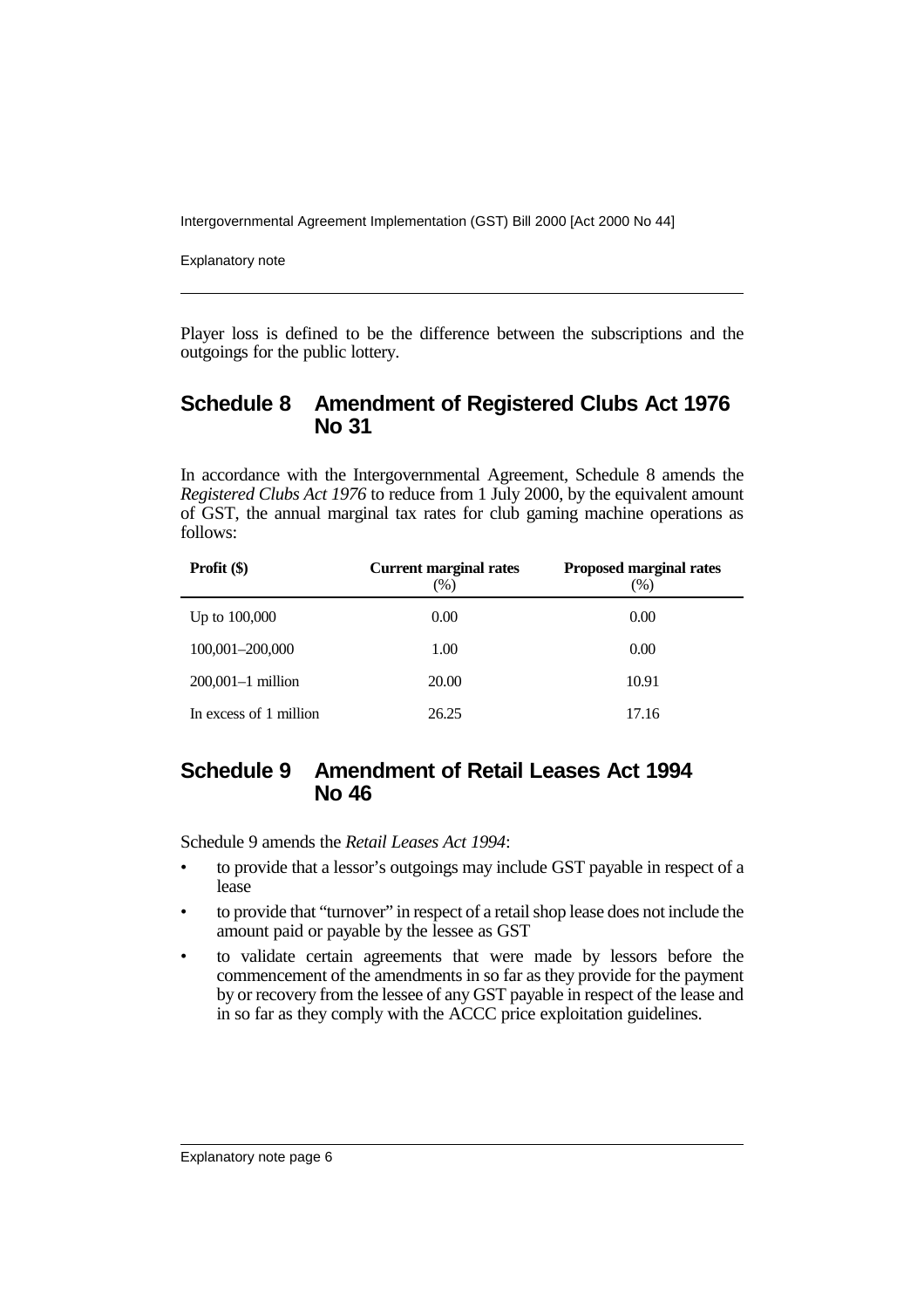Explanatory note

## **Schedule 10 Amendment of Stamp Duties Act 1920 No 47**

In order to give effect to the Intergovernmental Agreement, Schedule 10 amends the *Stamp Duties Act 1920* to abolish financial institutions duty from 1 July 2001.

## **Schedule 11 Amendment of Totalizator Act 1997 No 45**

For wagering on races, the *Totalizator Act 1997* is amended to reduce the tax rate on off-course and on-course totalizators from 28.2% to 19.11%.

## **Schedule 12 Amendment of workers compensation and sporting injuries legislation**

Schedule 12.1 amends the *Workers Compensation Act 1987*:

- to insert a definition of GST (Schedule 12.1 [1])
- to provide that the "premium income" in relation to contributions payable by an insurer is to include any amount comprising or attributable to GST (Schedule 12.1 [2])
- to provide that a policy of insurance does not cover an employer's liability for GST payable on the settlement of a claim (Schedule 12.1 [3] and [15])
- to clarify the liability to GST of certain penalty payments (Schedule 12.1 [4]–[6] and [8]–[13])
- to provide that an employer's record of the wages of an employee is not required to include a record of any GST component in a payment to a worker (Schedule 12.1 [7])
- to appoint WorkCover, from 30 June 2000 until 1 July 2003, as the agent and attorney of employers solely for the purpose of notifying insurers of any entitlement (and the extent of any entitlement) that an employer may have to an input tax credit for a premium paid by the employer for a policy of insurance issued by the insurer (Schedule 12.1 [14])
- to enable the making of regulations of a savings and transitional nature as a consequence of the imposition of the GST (Schedule 12.1 [16] and [17]).